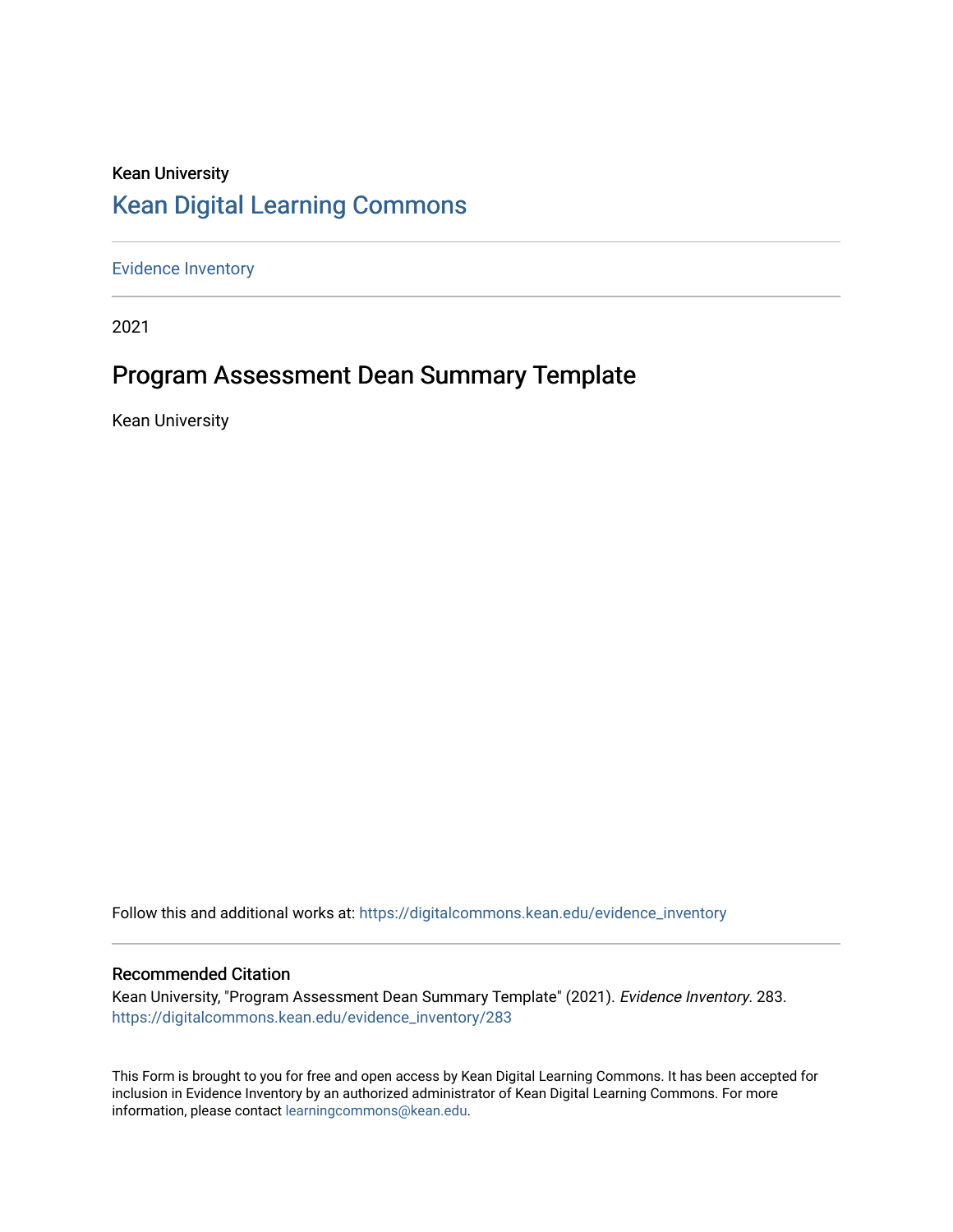### Program Assessment Dean Summary Template

#### Abstract

Program Assessment Dean Summary Template

### Keywords

Program Assessment Dean Summary Template, Standard VII

This form is available at Kean Digital Learning Commons: [https://digitalcommons.kean.edu/evidence\\_inventory/283](https://digitalcommons.kean.edu/evidence_inventory/283)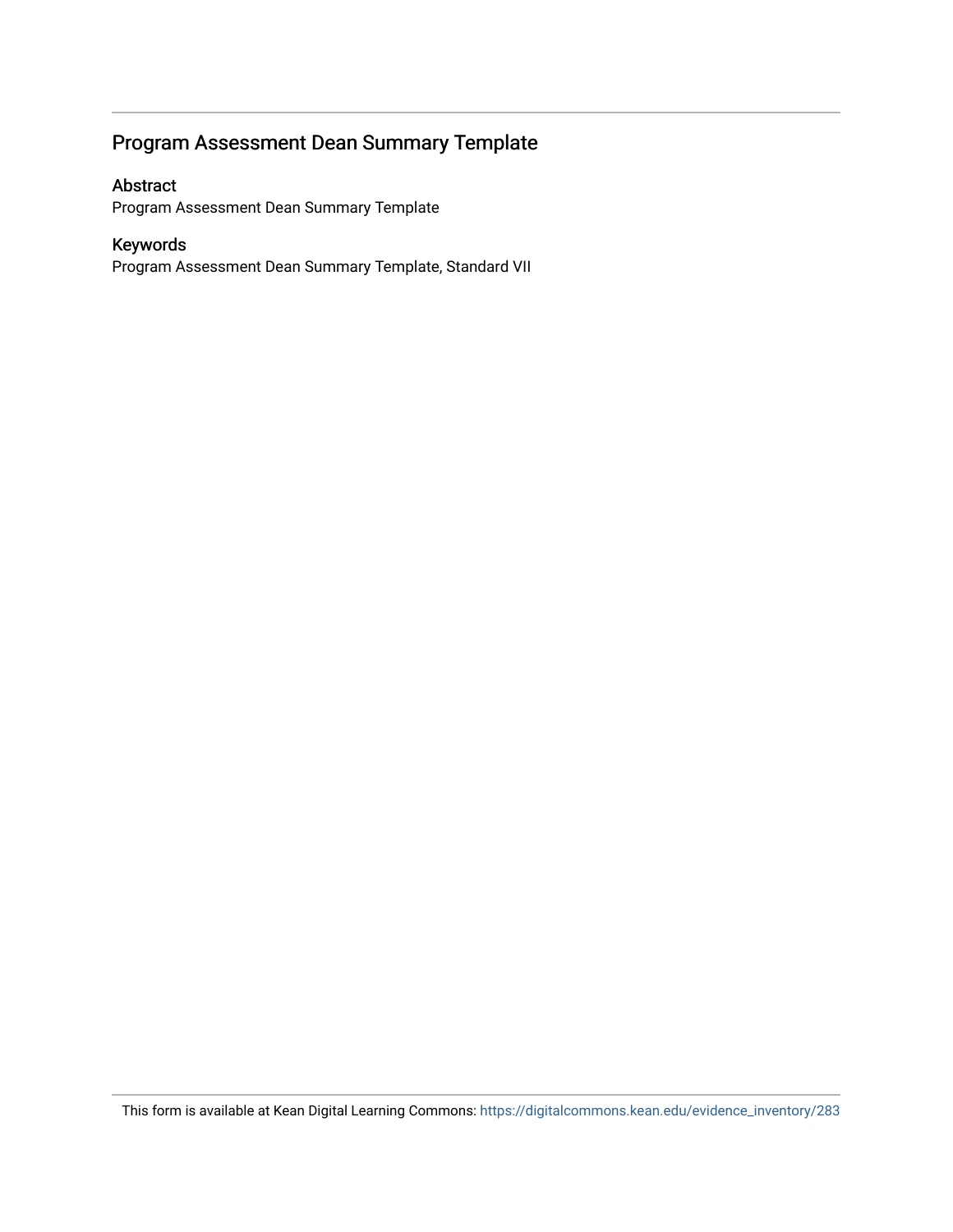## College-level Annual Assessment Results and Recommendations Report

This report serves to provide a summary of results and recommendations for the College-at-large. **Data from each individual program is to be addressed:**

College:

Dean:

### Section 1: Summary of the State of the College

#### **A. Enrollment and Graduation Rate Analysis**

Analyze and discuss the current year's program data as compared to the previous five years of collected data for each program with respect to:

- Program Enrollment
- Graduation Rates (4-year and 6-year graduation rates)

#### **B. Program Student Learning Outcome Assessment Data and Recommendations**

For each individual program, summarize the current year's program assessment (from annual reports and program reviews) including:

- Student learning outcomes data
- Recommendations based on findings

### Section 2: General Academic Planning

Using the information analyzed, discuss the following:

- What do I open?
- What do I close?
- What needs to be supported with:
	- a. More faculty
	- b. Other resources?
- What actions will be taken to strengthen the programs and the College-at-Large?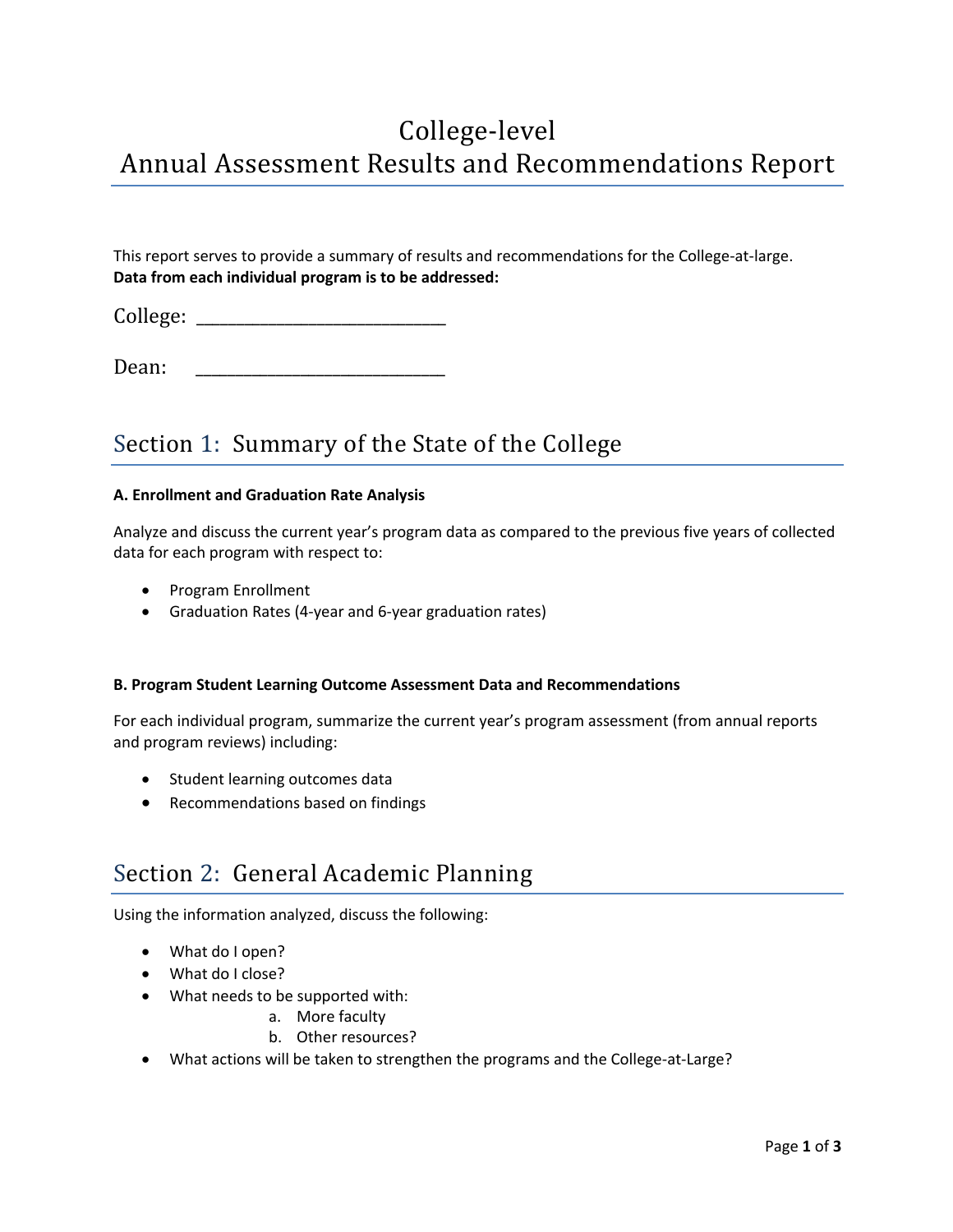#### **A. Faculty and Staff Resource Needs**

Discuss faculty and staff resource needs **using supporting data and a rationale** connected to Section 2 (General Academic Planning) and individual program data.

#### **Finally, provide an itemized list of faculty needs (with reference to the data and rationale)**

#### **B. General Resource Needs**

Discuss general resource needs **using supporting data and a rationale** connected to Section 2 (General Academic Planning) and individual program data with respect to the following:

- Office Supplies, Travel
- Technology (e.g. administrative software, faculty computers, etc.)
- Office Equipment
- Facilities (Office Spaces, etc.)
- Furniture, etc.
- Memberships, Accreditation Fees, etc.

#### **C. Pedagogical/Curricular Needs**

Discuss pedagogical/ curricular resource needs **using supporting data and a rationale** connected to Section 2 (General Academic Planning) and individual program data with respect to the following:

- Software (instructional)
- Instructional Technology (instructional software, LCD projectors, printers, etc.)
- Instructional Equipment (microscopes, etc.)
- Professional Services (Practice exams for licensure preparation, etc.)
- Library Resources (Databases, etc.)
- Facilities (Classrooms, Labs, etc.)